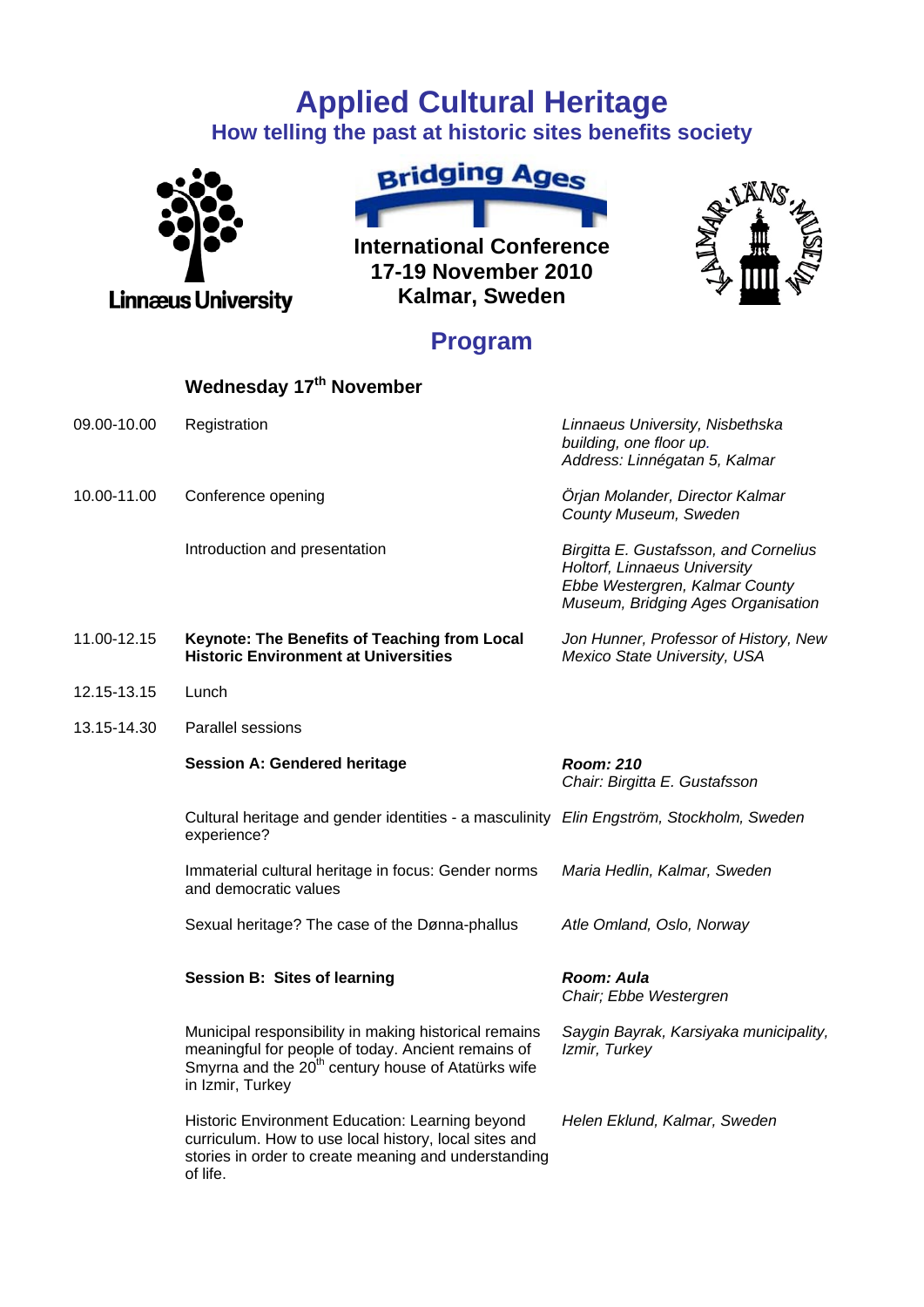|             | Curiosity, discovery and responsibility - 10 year<br>olds with pruning shears meet their local history                                | Daniel Serlander, Kalmar, Sweden                             |
|-------------|---------------------------------------------------------------------------------------------------------------------------------------|--------------------------------------------------------------|
|             | <b>Session C: Community archaeologies</b>                                                                                             | Room: 206<br><b>Chair: Cornelius Holtorf</b>                 |
|             | Vistas in Common: Sharing Stories about Heritage<br>Landscapes                                                                        | Angela Labrador, Amherst, USA                                |
|             | The Value of Community Archaeology                                                                                                    | Faye Simpson Manchester, UK                                  |
|             | Towards a Beneficial World Heritage? Addressing<br>the Local and the Universal at Blaenavon, South<br>Wales                           | Dominic Walker, Cambridge, UK                                |
| 14.30-15.00 | Coffee break                                                                                                                          |                                                              |
| 15.00-16.00 | Keynote: Instrumentalism in Heritage Learning                                                                                         | Henrik Zipsane, Director, Jämtlands<br>County Museum, Sweden |
| 16.00-17.30 | <b>Parallel sessions</b>                                                                                                              |                                                              |
|             | Session D: Heritage as a resource                                                                                                     | Room: Aula<br>Chair: Katja Lindquist                         |
|             | The changing contribution of heritage to society.                                                                                     | Cornelius Holtorf, Kalmar, Sweden                            |
|             | Archaeological methods as inspiration for persons in<br>rehabilitation                                                                | Rune Johansson, Hultsfred, Sweden                            |
|             | The difficult communist past-staged and re-enacted                                                                                    | Britta Timm Knudsen, Århus, Danmark                          |
|             | Problematizing culture heritage as a tourist resource<br>in textbooks within the subject Tourism in Swedish<br>upper secondary school | Olsson Anders, Lund, Sweden                                  |
|             | Session E: Making the past meaningful                                                                                                 | <b>Room: 210</b><br>Chair: Helen Eklund                      |
|             | The multicultural society of the Ottoman Empire<br>in Istanbul                                                                        | Eugenia Bolognesi & Cecile<br>Franchetti, Rome, Italy        |
|             | Heritage Education and Society, influences and<br>benefits                                                                            | Ebbe Westergren, Kalmar, Sweden                              |
|             | Historic Environment Education: A vehicle for healing Louis Marais, Wolseley, South Africa<br>a divided society?                      |                                                              |
|             | <b>Session F: Challenging stories</b>                                                                                                 | <b>Room: 206</b><br>Chair: Anna Alexandersson                |
|             | Meaning making challenged by stories                                                                                                  | Birgitta E Gustafsson, Växjö, Sweden                         |
|             | Hidden stories and what they contribute to society                                                                                    | Meg Johnson, Kalmar, Sweden                                  |
|             | Emotional storytelling - how arts and technologies<br>enhance the possibilities of experiencing new<br>creative pasts                 | Bodil Petersson, Lund, Sweden                                |
|             |                                                                                                                                       |                                                              |

19.00 Conference Dinner *Restaurant Byttan, Kalmar*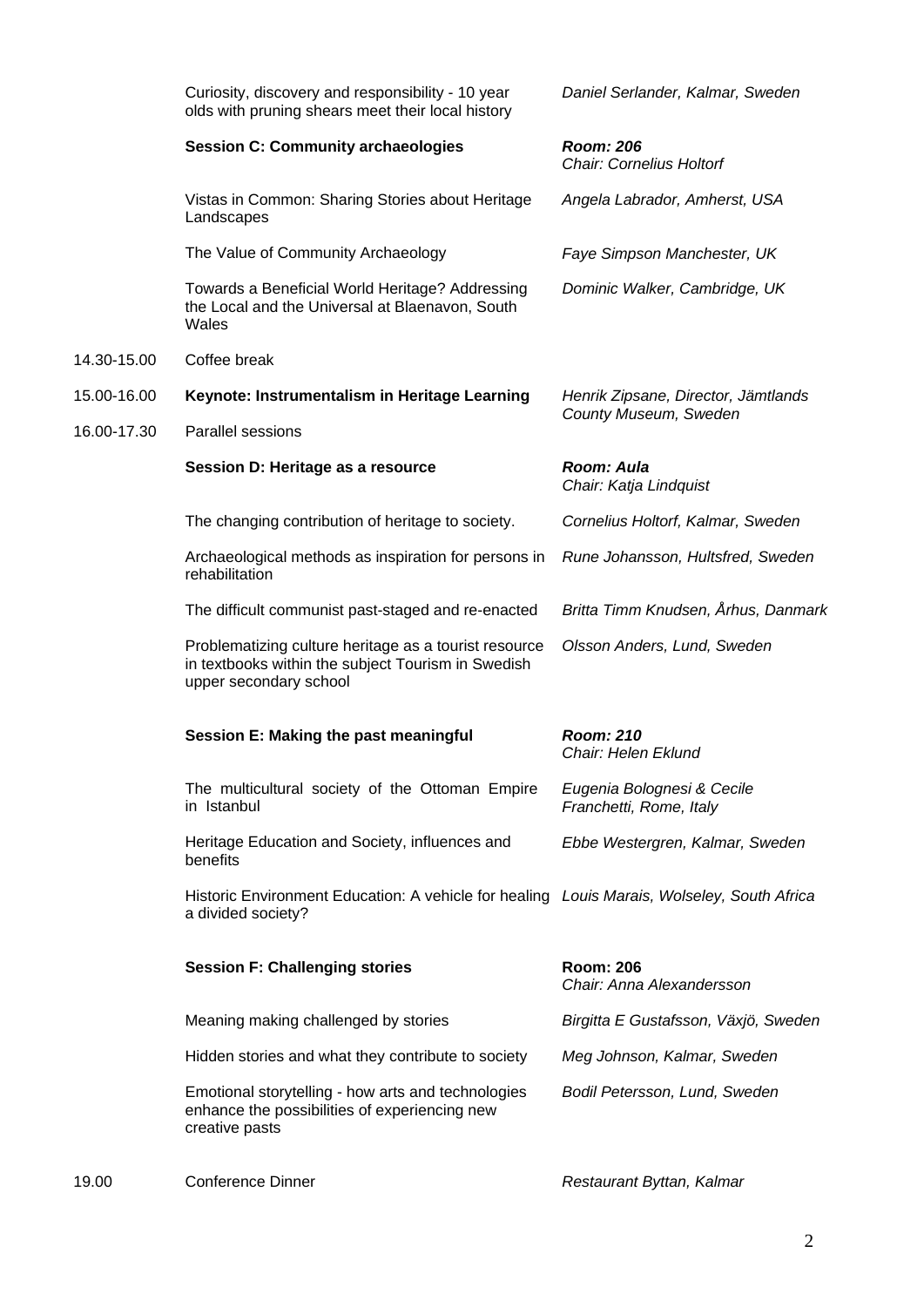## **Thursday 18th November**

| 8.30-09.00  | Introduction and practical information                                                                                           | Cornelius Holtorf, organization<br>Committee, Linnaeus University                                             |
|-------------|----------------------------------------------------------------------------------------------------------------------------------|---------------------------------------------------------------------------------------------------------------|
| 9.00-10.00  | Keynote: Multiple Woundedness: Listening to<br>Stories of dispossession, death and triumph in<br><b>KwaZulu-Natal</b>            | Radikobo Ntsimane, Deputy Director<br>of Sinomlando Centre for Oral History<br>and Memory Work, University of |
| 10.00-10.30 | Coffee break                                                                                                                     | KwaZulu-Natal, South Africa                                                                                   |
| 10.30-12.00 | <b>Parallel sessions</b>                                                                                                         |                                                                                                               |
|             | Session G: Telling the untold past                                                                                               | Room: Aula<br>Chair: Tina Lindström                                                                           |
|             | Wiping out heroism for ordinary people?                                                                                          | Anna-Karin Andersson & Ulrika<br>Söderström, Kalmar, Sweden                                                   |
|             | The Role of the Local Heritage Movement in the<br>Transition into a Sustainable Society                                          | Viktoria Hallberg, Stockholm, Sweden                                                                          |
|             | The untold South African stories: Special focus on<br>the majority population group in the Western Cape<br>through Folkbildning. | Andy C Peterson, South Africa                                                                                 |
|             |                                                                                                                                  |                                                                                                               |
|             | <b>Session H: Talking with objects</b>                                                                                           | <b>Room: 206</b><br><b>Chair: Daniel Serlander</b>                                                            |
|             | Authenticity for sale!                                                                                                           | Hedvig Mårdh, Uppsala, Sweden:                                                                                |
|             | Leaning on our past. The sofa cushion as a site<br>telling a story of rural craft in today's society                             | Johanna Rosenqvist, Växjö, Sweden                                                                             |
|             | Suitcases of heritage                                                                                                            | Anita Synnestvedt, Göteborg, Sweden                                                                           |
| 12.00-13.00 | Bus to Kronobäck medieval monastery ruin in<br>Mönsterås                                                                         |                                                                                                               |
| 13.00-14.30 | Lunch at Kronobäck medieval monastery ruin<br>How can we make the best use of a medieval ruin?                                   | Mönsterås Municipality                                                                                        |
| 14.30-17.00 | Time Travel to the Middle Ages at Kronobäck<br>More information see separate paper                                               | Friends of Kronobäck<br><b>Kalmar County Museum</b>                                                           |
| 17.00       | Depart Kronobäck                                                                                                                 |                                                                                                               |
| 18.30-21.30 | Dinner and entertainment at Kackelstugan, Öland                                                                                  | Gunnar Aldestam, Adult Educator                                                                               |